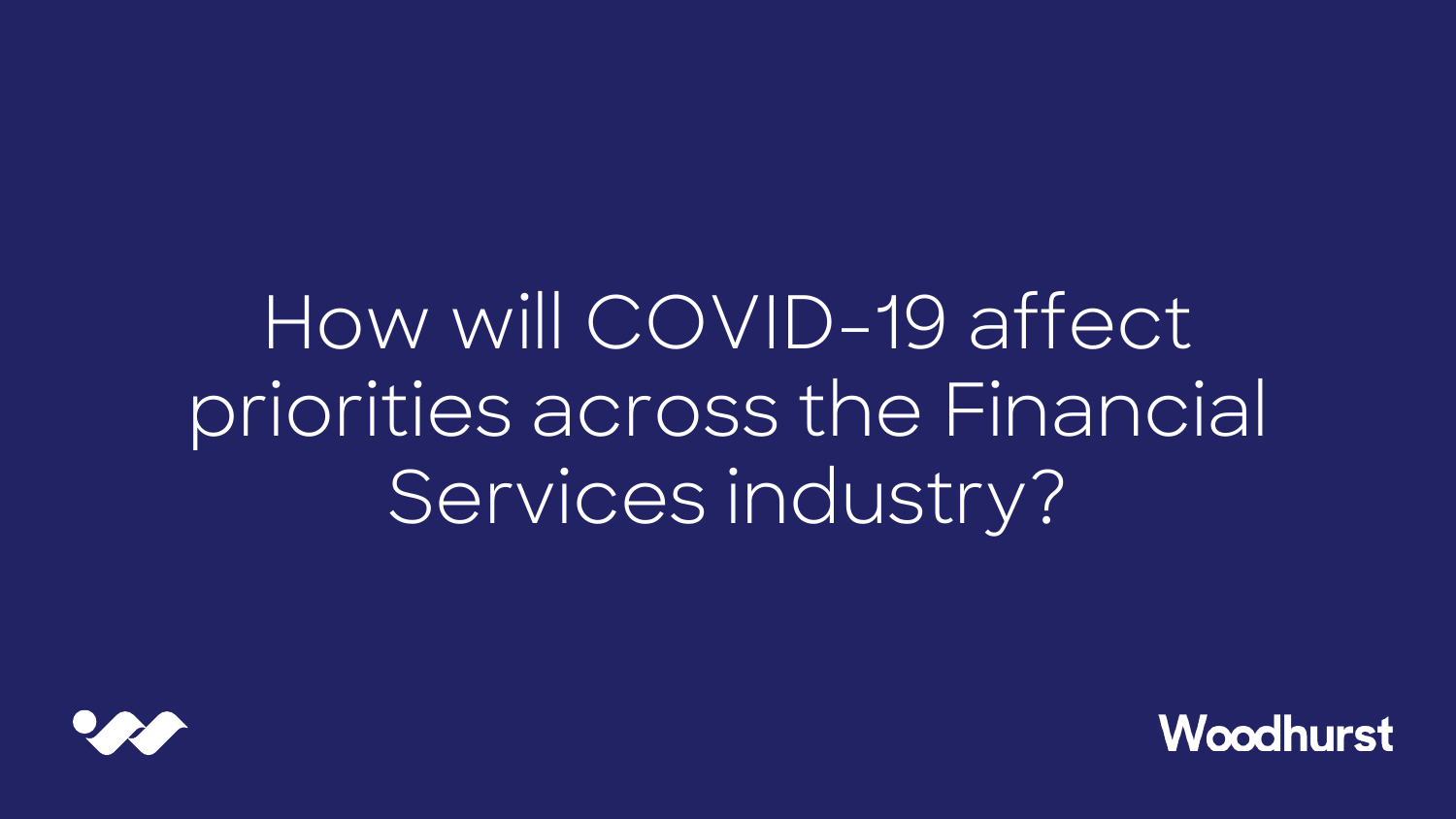# Foreword

We are in the midst of a health, societal and economic crisis, the scale of which hasn't been seen for generations – if ever.

In this environment Financial Services will be looked to as a pillar of recovery by governments, organisations and individuals alike.

As economic uncertainty becomes one of the few constants over the next 12-18 months, organisations across the industry will need to make strategic changes so that they can continue supporting their customers in the best way possible.

Woodhurst conducted a survey of business leaders in the industry to understand the role that Digital Transformation will play in these strategic changes.

This report provides a summary of our findings, and recommendations for the key areas of focus.



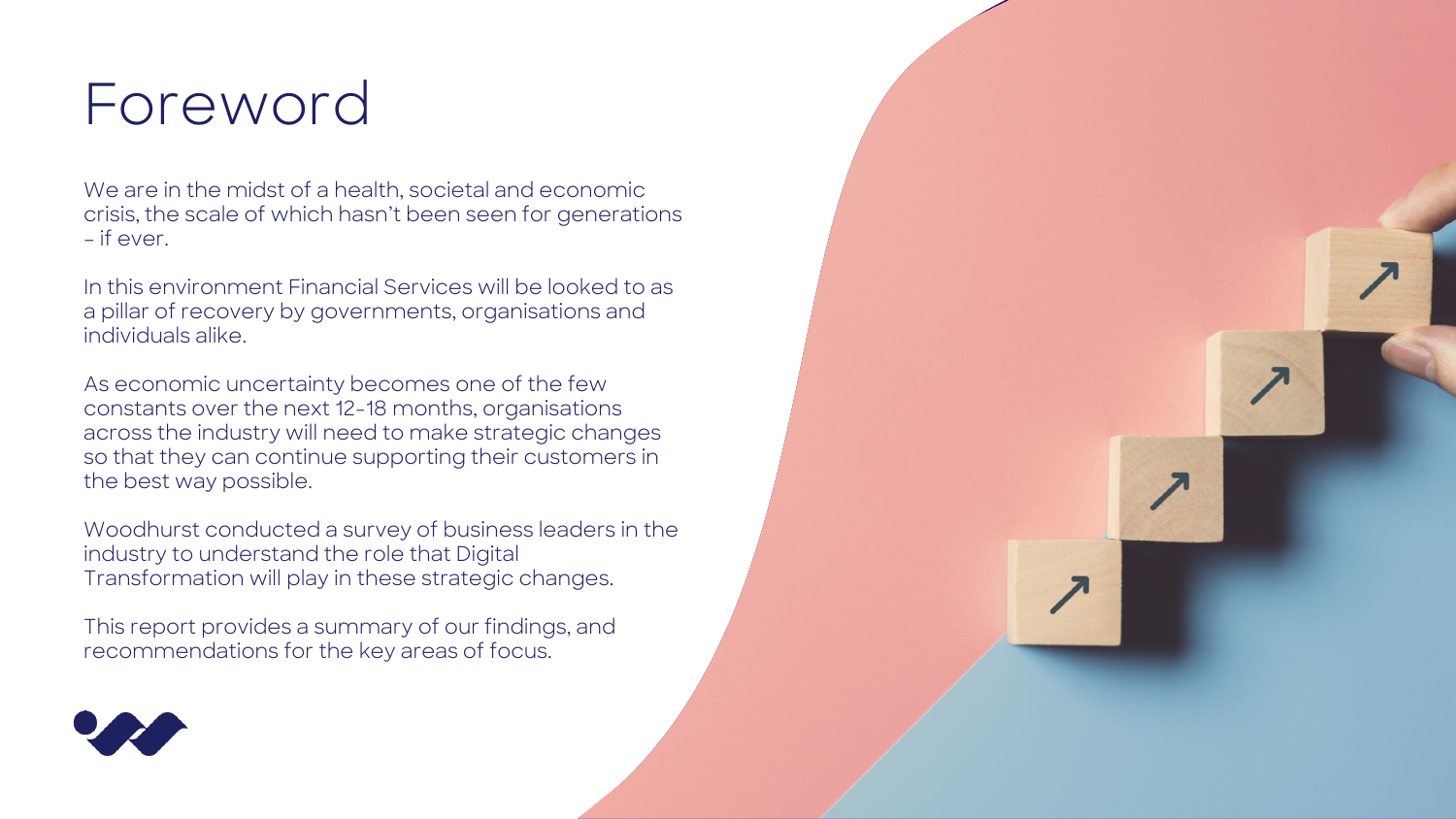The crisis has clearly increased the pace of Digital Transformation across the industry

We've all seen the joke now, but the reality is that COVID-19 has kick started an aspect of Digital Transformation for Financial Services firms.

The crisis has caused banks to consider their digital initiatives more closely, to move at greater pace, and to focus on enhancing the customer experience.

Who led the digital transformation of your company?

A) CEO

B) CTO



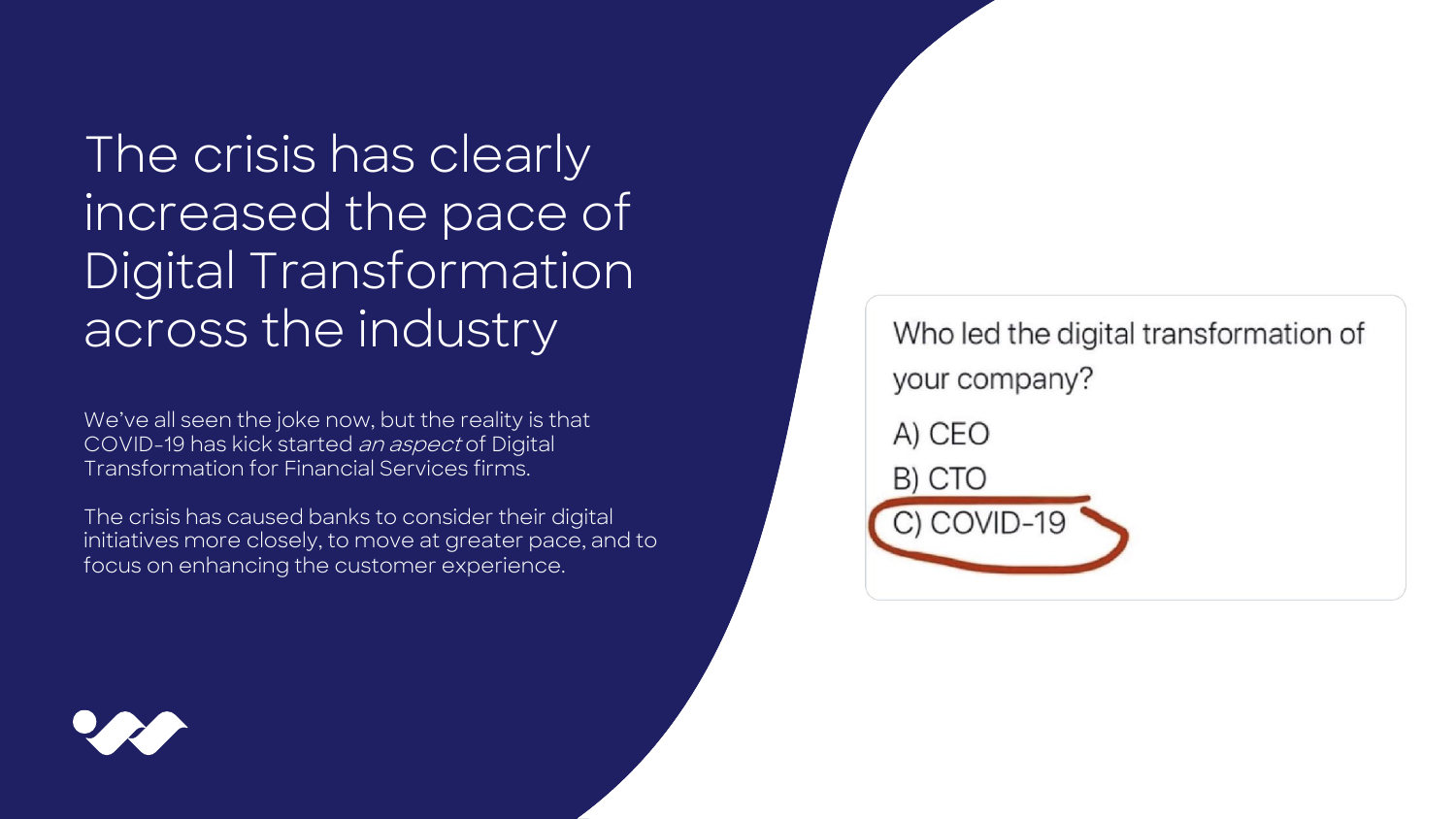# Banks have responded rapidly to mobilise a remote workforce and enact change at pace

Organisations across the industry have redefined processes, realigned focus and reprioritised workloads to allow their people to work safely with the tools they need to support customers at this testing time.



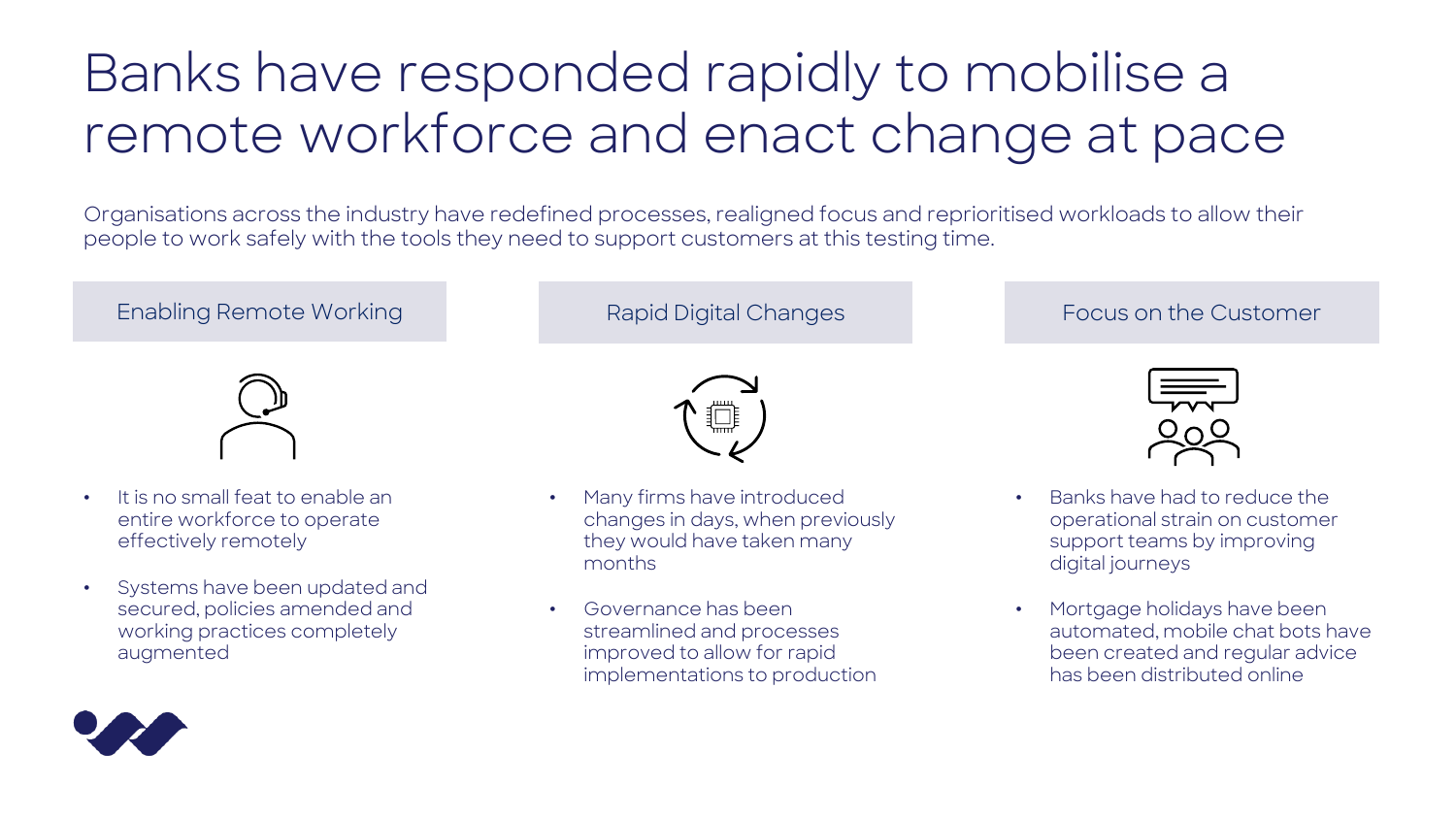### Now is the time to convert these initial actions into concrete sustainable change

We can all agree that organisations have demonstrated a flexible and resilient response to COVID-19. These initial lessons now need to be refined and embedded throughout in order to not only survive, but also thrive in the future digital landscape.

Enabling Remote Working **Enabling Remote Working** Rapid Digital Changes **Rapid Digital Changes** Focus on the Customer **Focus on the Customer**

✓ Embed infrastructure, tools, practices and policies to sustain the positive impact of remote working

 $\checkmark$  Consider how teams can be structured around capabilities, rather than physical locations

 $\checkmark$  Train and develop the skills of our workforce so your people can best lead and motivate teams remotely



- $\checkmark$  Replicate and embed the streamlined governance that allowed fast-paced development
- ✓ Use data and a retrospective assessment to fine-tune long-term process improvements
- $\checkmark$  Explore how scalable digital technologies can support regular, iterative change



- ✓ Recreate any new digital journeys that have been introduced across all channels
- $\checkmark$  Reprioritise the digital book of work around customer focused changes
- $\checkmark$  Redesign processes to consider the customer at every step when implementing change



Woodhurst has experience of helping organisations to embed and mature their agile processes, and of implementing customer focused journeys, features and processes across digital channels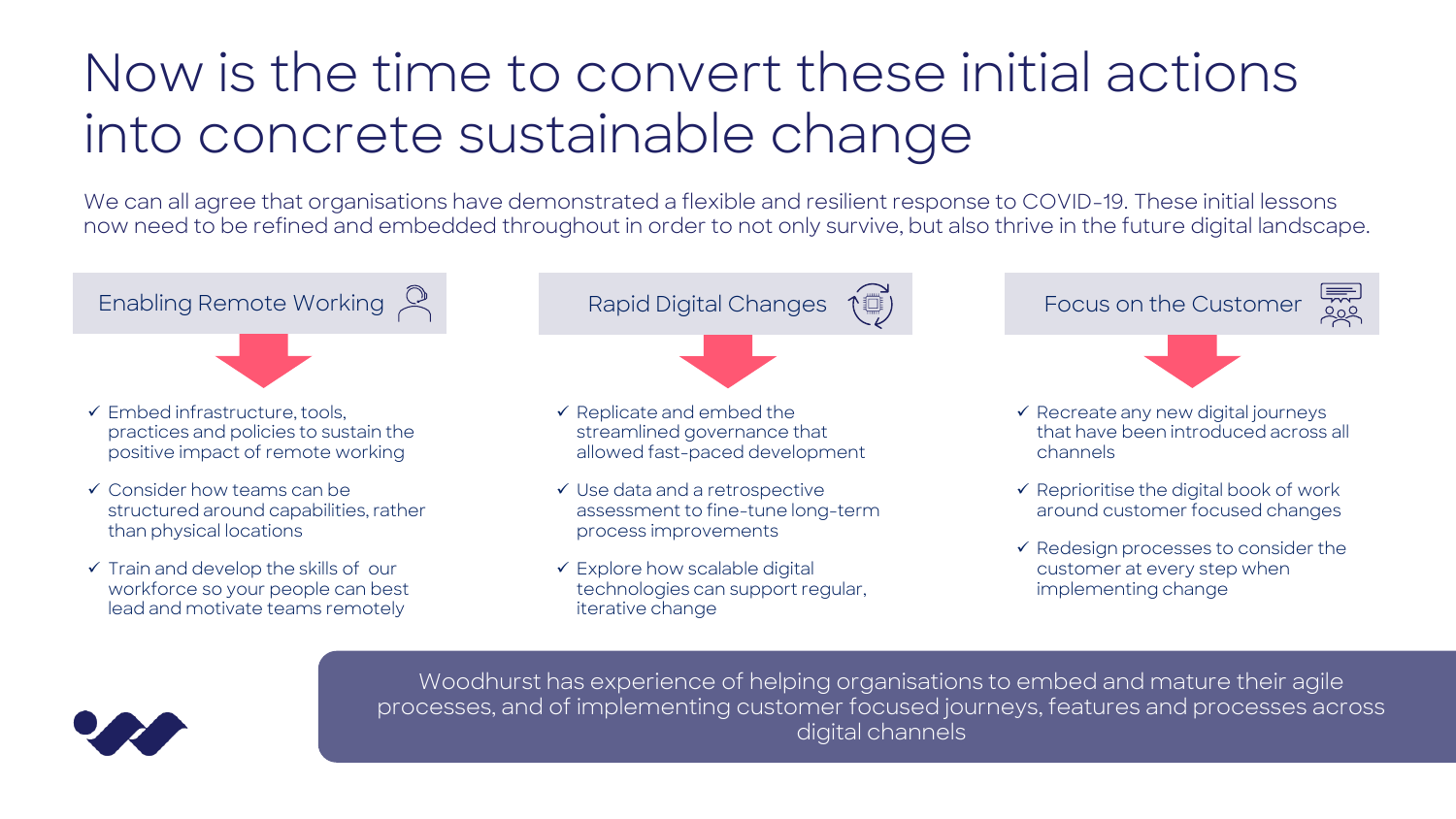### But given the impending economic challenges, greater long term transformation is needed

Leaders are leaning towards a focus on cost reduction as an immediate response to the crisis, but increased revenue generation remains an important lever to continued business success.

Q. What will be more important to your organisation following the crisis?





With an impending recession and continued economic uncertainty, financial services firms will need to focus on delivering efficiencies, with a keen focus on Operations, whilst identifying opportunities to maintain and increase revenue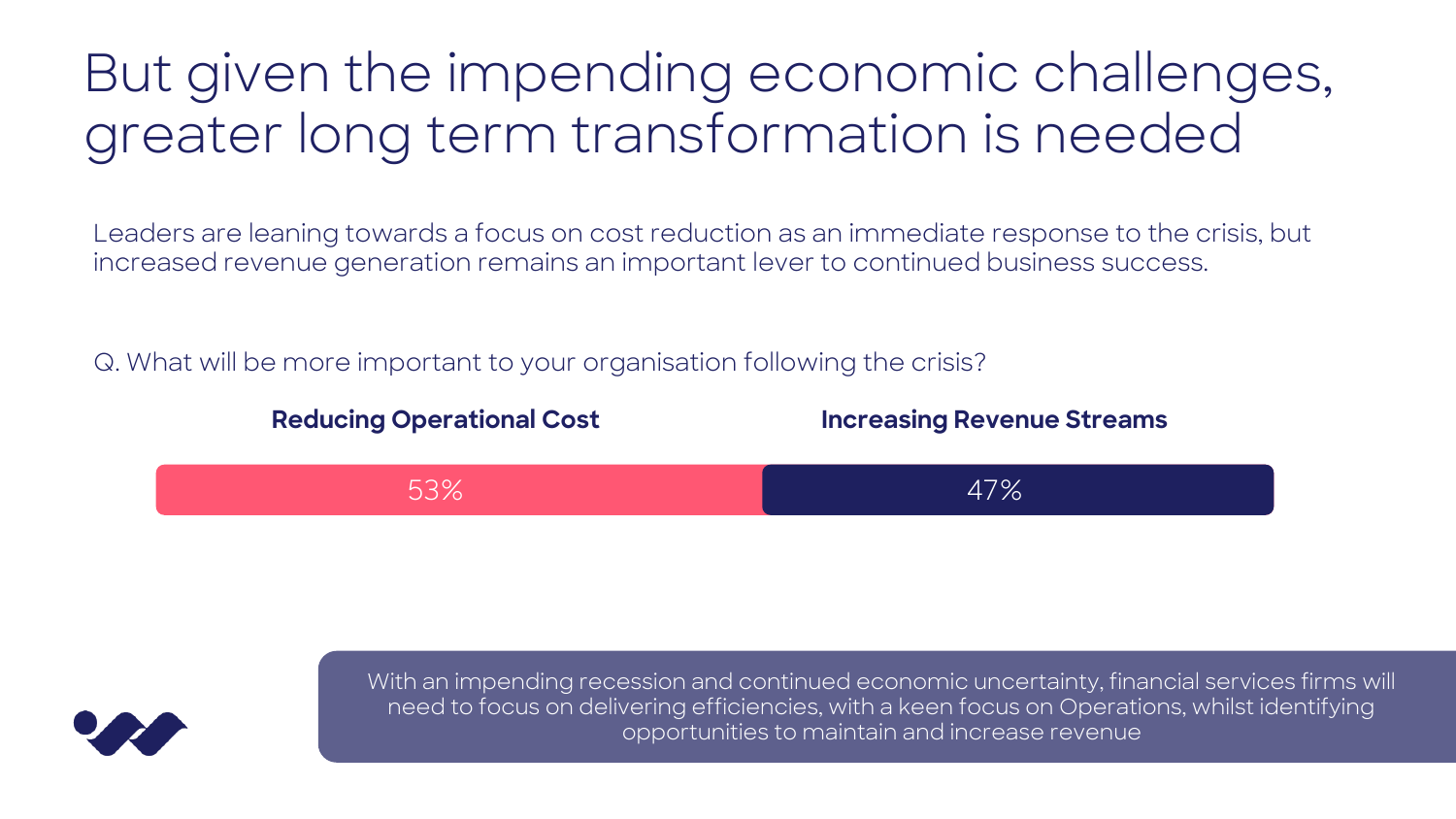# And it is clear that Digital Capabilities will be the driving force for long-lasting change

0 - Strongly Disagree My organisation will need to digitise processes to **Reduce Operational Cost**

My organisation will need to digitise processes to **Increase Revenue Streams**

My organisation will need to **improve its Digital Capabilities**  in response to the crisis





Leaders agree that strengthening digital capabilities will be key to driving down operational cost and to increase revenue streams, in the long term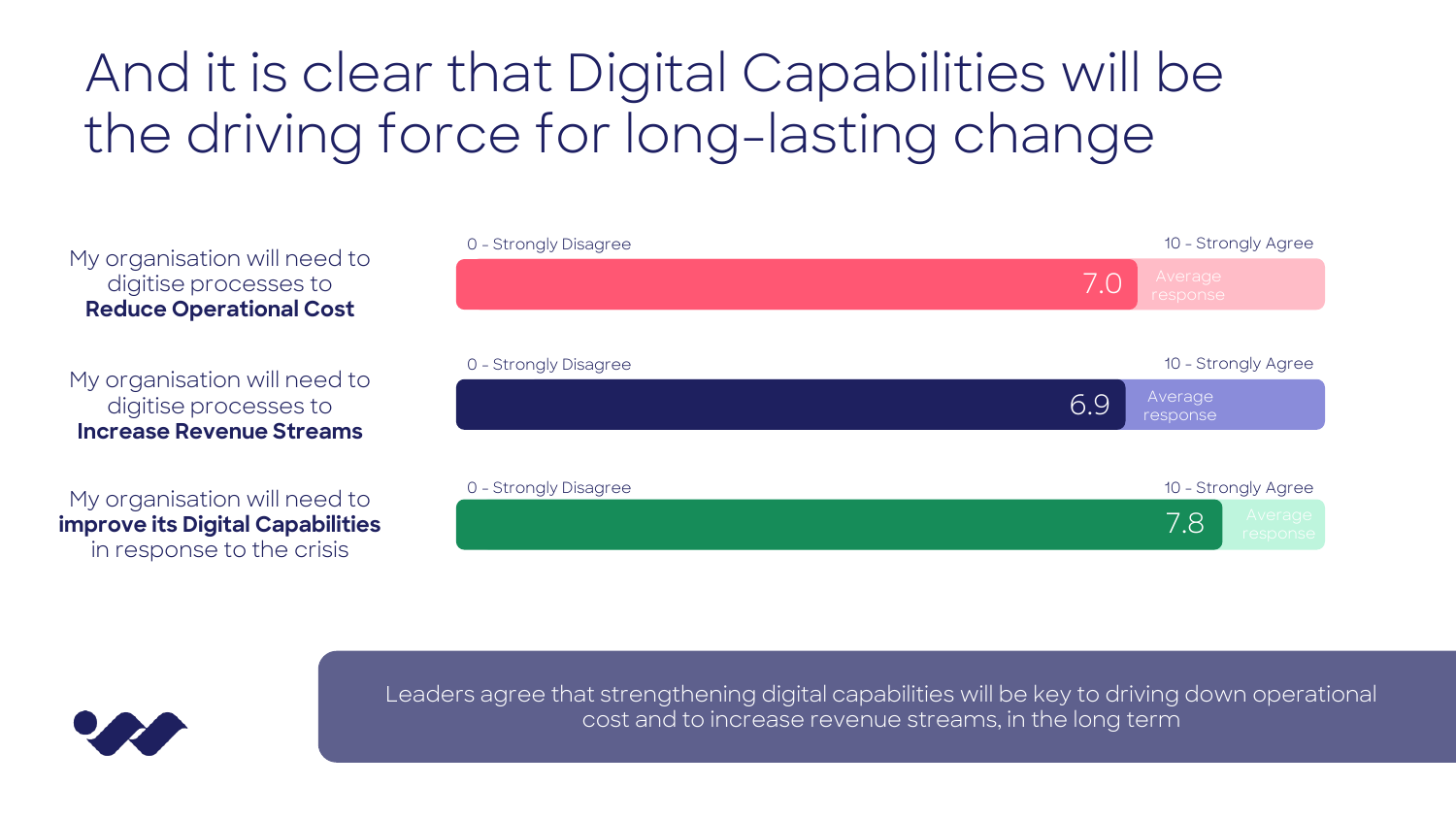### Leaders broadly agree that Cloud and AI tools will enable digital enhancements

As a result of the crisis do you expect the organisation to utilise **cloud-based tools and technologies**  more in the next 12 months?

As a result of the crisis do you expect the organisation to utilise **AI and ML tools and technologies**  more in the next 12 months?

Yes - 78% Yes – 68%



Cloud and AI are enablers to Digital Transformation initiatives that firms should look to embrace wholeheartedly in response to the crisis. An initial investment in the next 12-18 months can generate multi-year returns for the business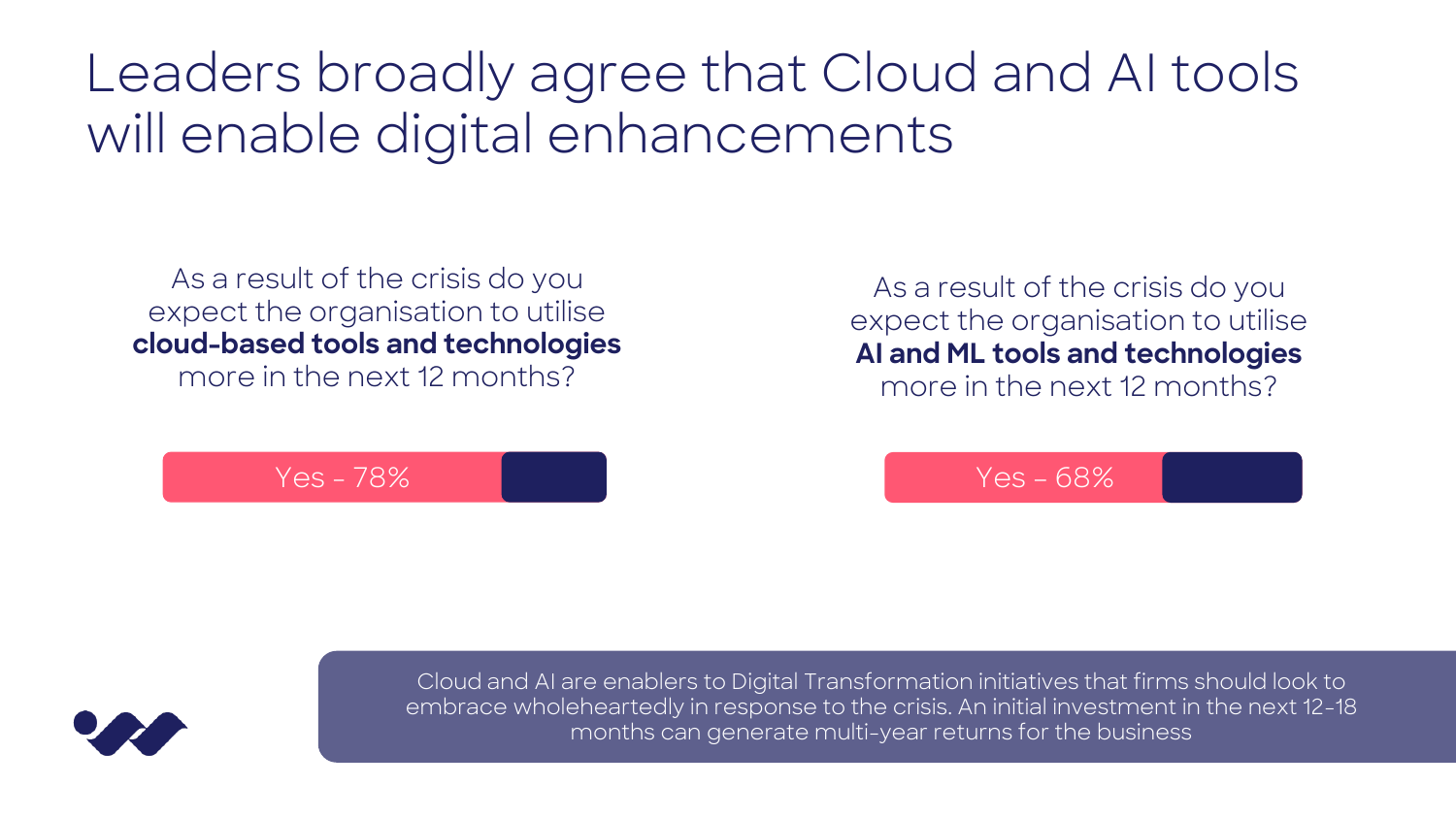# With many processes still requiring digitisation and automation

There is clearly a belief that digital capabilities need to be improved across many facets of the organisation.

It's important that these capabilities are developed as part of an end to end process.

It is not sufficient to digitise a front end experience when other aspects of the process remain manual or inefficient.

In which areas will digital capabilities need to be improved within the organisation?



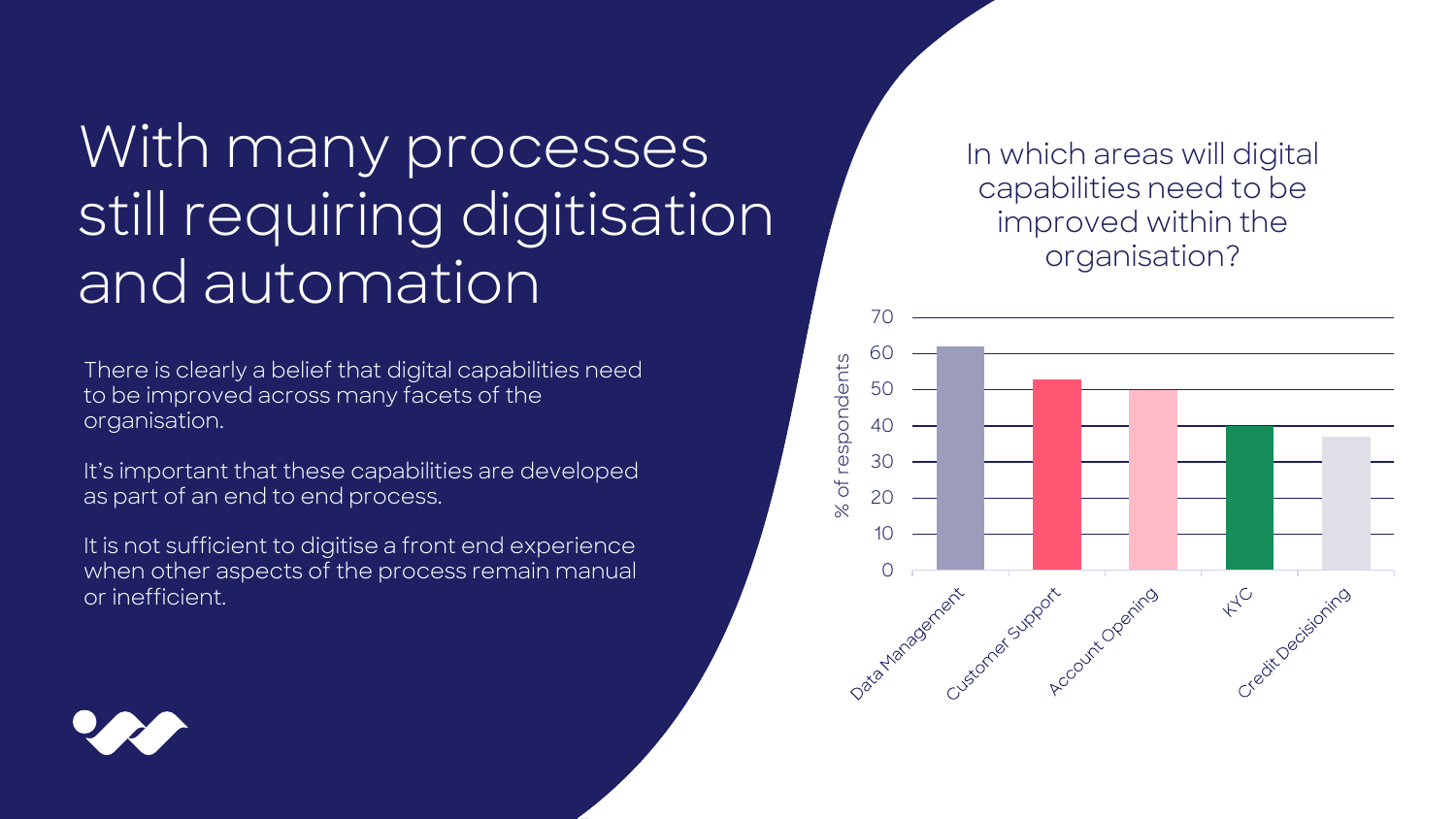### So leaders should focus on enhancing digital capabilities across these five areas

The entire organisation should create exceptional digital capabilities, however, an initial focus should be given to those areas that will be most impactful to customers, create the greatest return, and set the organisation up for future success.





Woodhurst has extensive experience of helping financial services firms to enhance existing and create new digital capabilities. The following recommendations focus on where we see the greatest impact for transformation across each of the five areas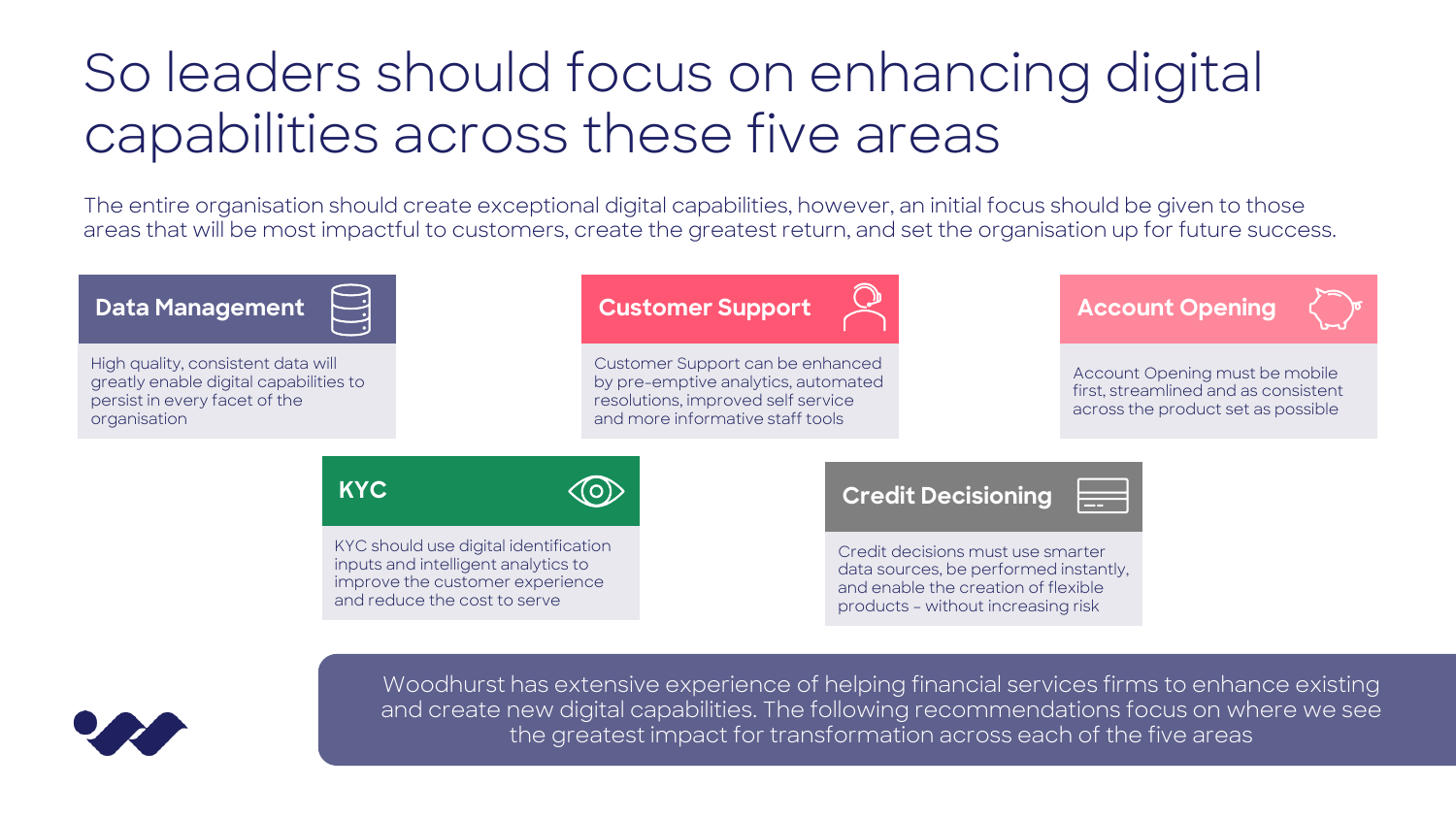### Focus areas – Data Management

62% of respondents agreed that digital Data Management capabilities need to be improved across the organisation

High quality, consistent data will greatly enable digital capabilities to persist in every facet of the organisation



#### **Focus on data quality**

- Data across the organisation should be complete, accurate and plentiful
- Identify which existing, valuable data sets and processes – require remediation, focusing on the creation of a "Golden Source" for key data
- Consider which strategic data sets need to be acquired or developed to support the business

#### **Invest in tools and capabilities**



- Data science should be a core capability that can be utilised across the organisation
- The business should not be constrained by legacy data storage technologies and ineffective data analysis tools

#### **Surface and analyse**

- Make sure data can be available in the right place, at the right time across the business
- Rich data sets should be constantly analysed to draw insights that influence product development, help to tailor solutions and support lending decisions, amongst others



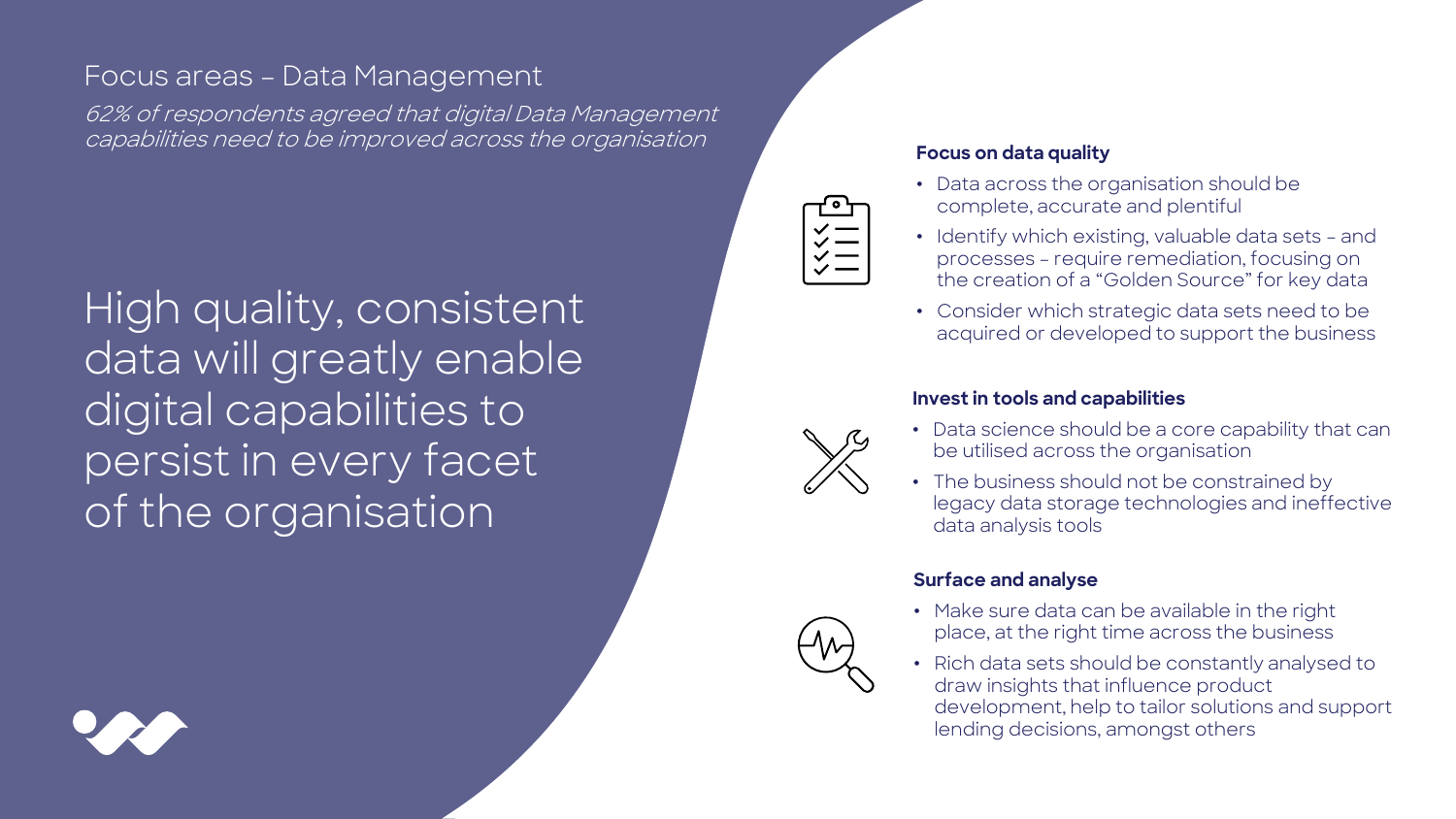## Data is the life blood of AI – and yet it is also the most cited cause of failed projects

It is impossible to discuss the enhancement of digital data management capabilities without considering the positive impact that Artificial Intelligence tools and technologies could have on the organisation.



worth of savings globally in the next 3 years, but 9 out of 10 AI projects across Financial Services don't make it to production.



Data is consistently cited as the main reason that these projects fail – highlighting the need for enhanced data management capabilities to unlock these potential cost savings.





The Woodhurst AI Blueprint© includes a readiness assessment of your organisation's data capability, as well as a consistent, repeatable framework for introducing AI tools and technologies into the business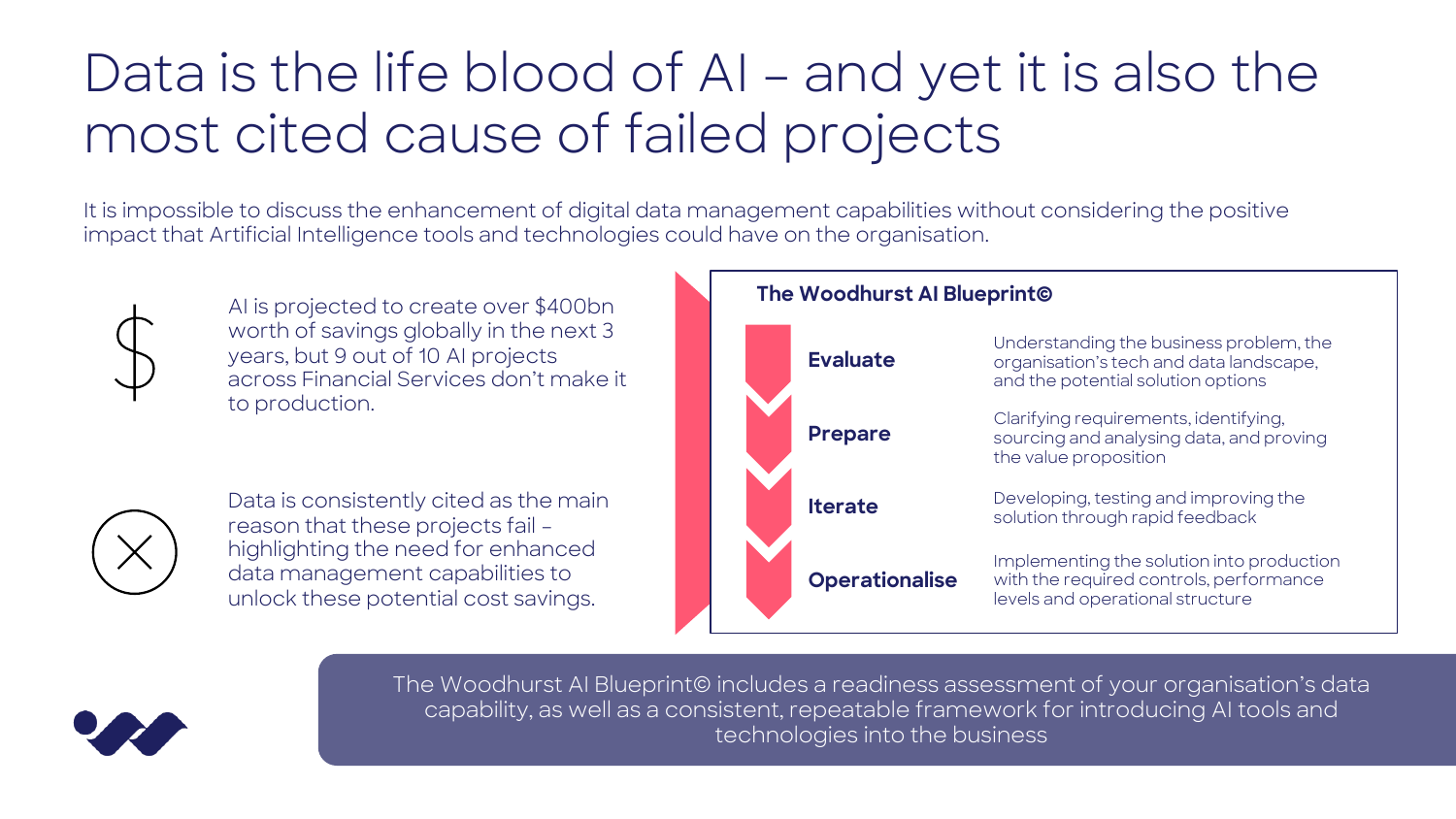### Focus areas - Customer Support

53% of respondents agreed that digital Customer Support capabilities need to be improved across the organisation

Customer Support can be enhanced by pre-emptive analytics, automated resolutions, improved self service and more informative staff tools





#### **Predict**

• Use data to understand signals that suggest a customer may need support to proactively anticipate and pre-empt customer needs

#### **Automate**

• Technical issues are increasingly self-healing; the same approach can be taken with customer issues. Automate issue resolution to prevent unnecessary customer contact

#### **Self-Serve**

- 
- Where automated resolution isn't possible, allow the customer to self serve with intelligent tools and digital resolution processes – prioritised on mobile and seamlessly connected across all support touchpoints

#### **Empower Staff**

• Allow staff to leverage the data, information and tools they need to resolve customer issues at the first point of contact and as efficiently as possible – dramatically improving customer engagement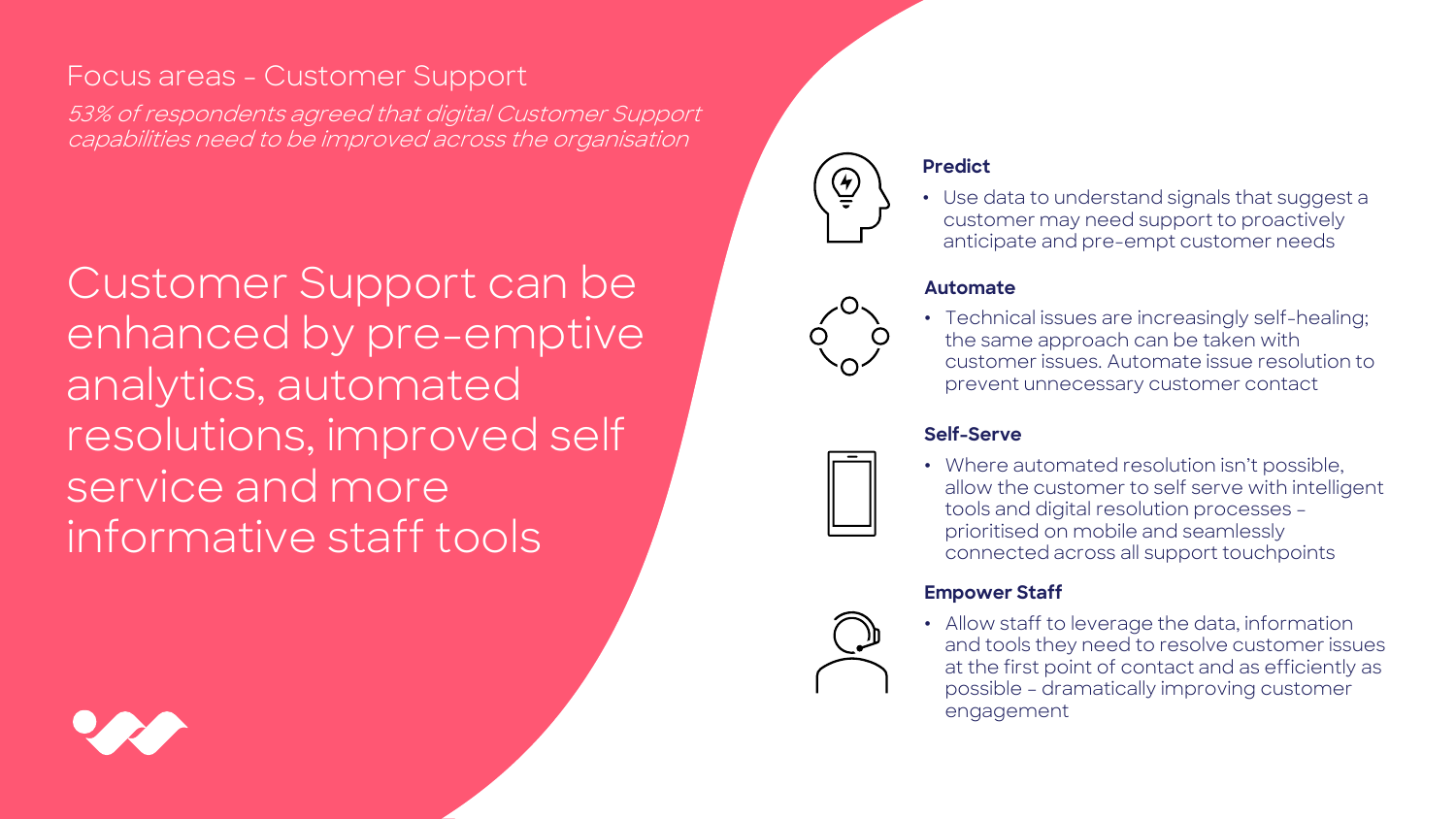# And the branch model needs to continue its evolution in the digital age



- Branches remain an important part of the banking infrastructure for some – just look at the queues forming outside during the crisis
- A physical presence will continue to differentiate the incumbent, traditional banks – to a point
- But in most cases a branch process should be secondary to the digital option



- Common branch processes should be digitised as soon as possible – cheque imaging, ID verification, account opening etc.
- Digital solutions across the product set will dramatically reduce branch traffic
- Other support mechanisms must be instant and effective



- The business model needs to change
- Use branches to create a physical ecosystem of partners – not just for banking services
- Digitise the interaction with scheduled video meetings or other virtual solutions
- Empower branch staff to focus on relationships, rather than simple issue resolution



Woodhurst has helped organisations to both simplify, digitise and automate existing processes, and to implement digital operating models. Leaders must consider how the branch evolves alongside a digital, customer focused banking experience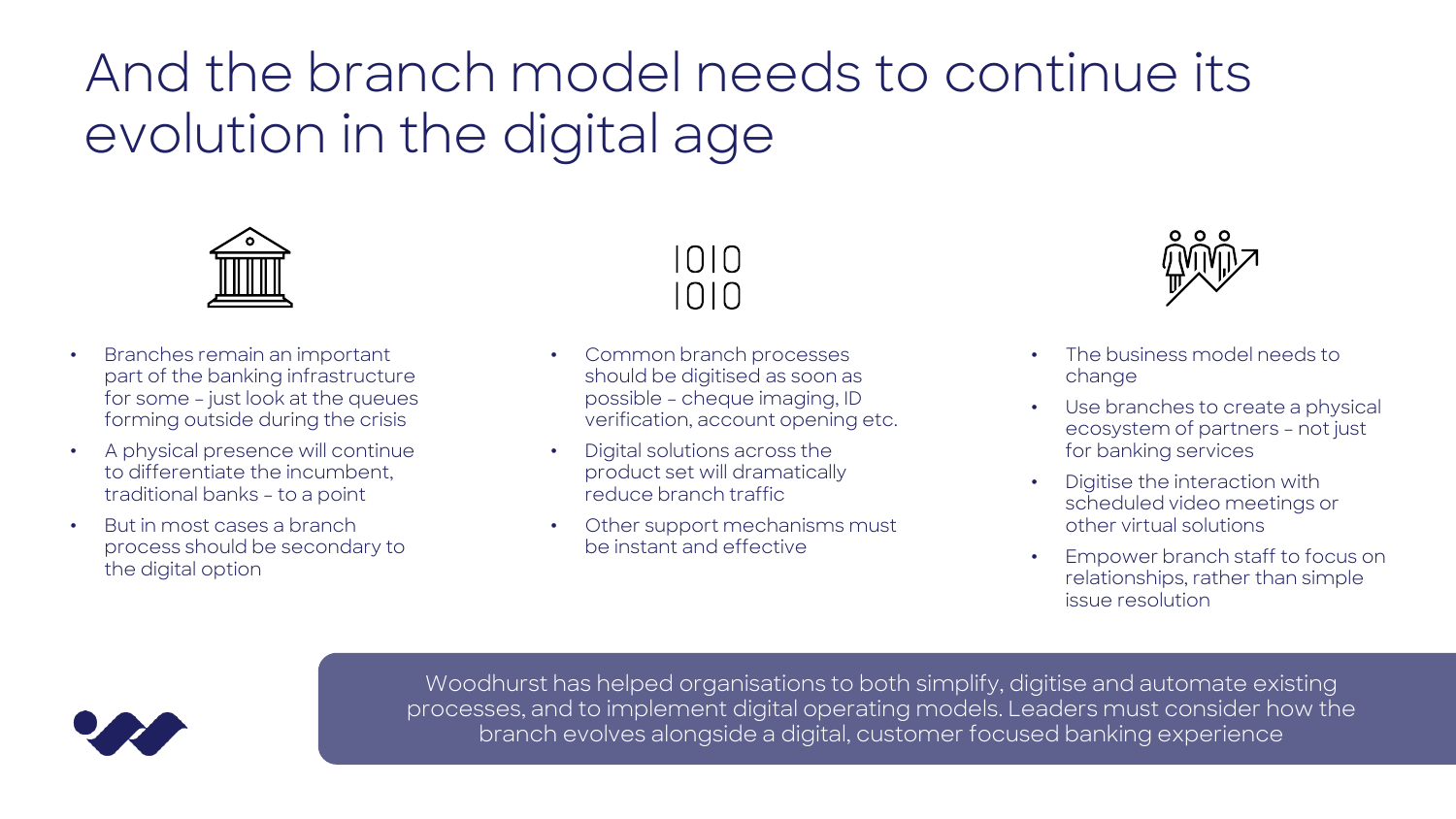### Focus areas – Account Opening

50% of respondents agreed that digital Account Opening capabilities need to be improved across the organisation

Account Opening must be mobile first, streamlined and as consistent across the product set as possible



#### **Mobile First**

- It should be possible to start all product journeys within the existing mobile app – and where possible the end to end experience should be mobile based
- Retail has made strides in recent years, but the wealth and business banking experiences on mobile platforms are still sub-optimal

#### **Streamlined**

- Reduce the number of manual data entry steps in the mobile product opening journey
- Reuse information that is already available, and leverage Open Banking to source as much relevant info as possible
- The timeframe from submission to activation and receipt of a physical card should be 2-3 days – not weeks

#### **Consistent and Integrated**

• Customers will engage more with consistent, integrated product sets. The current account, savings account and credit card journeys should be as consistent as possible

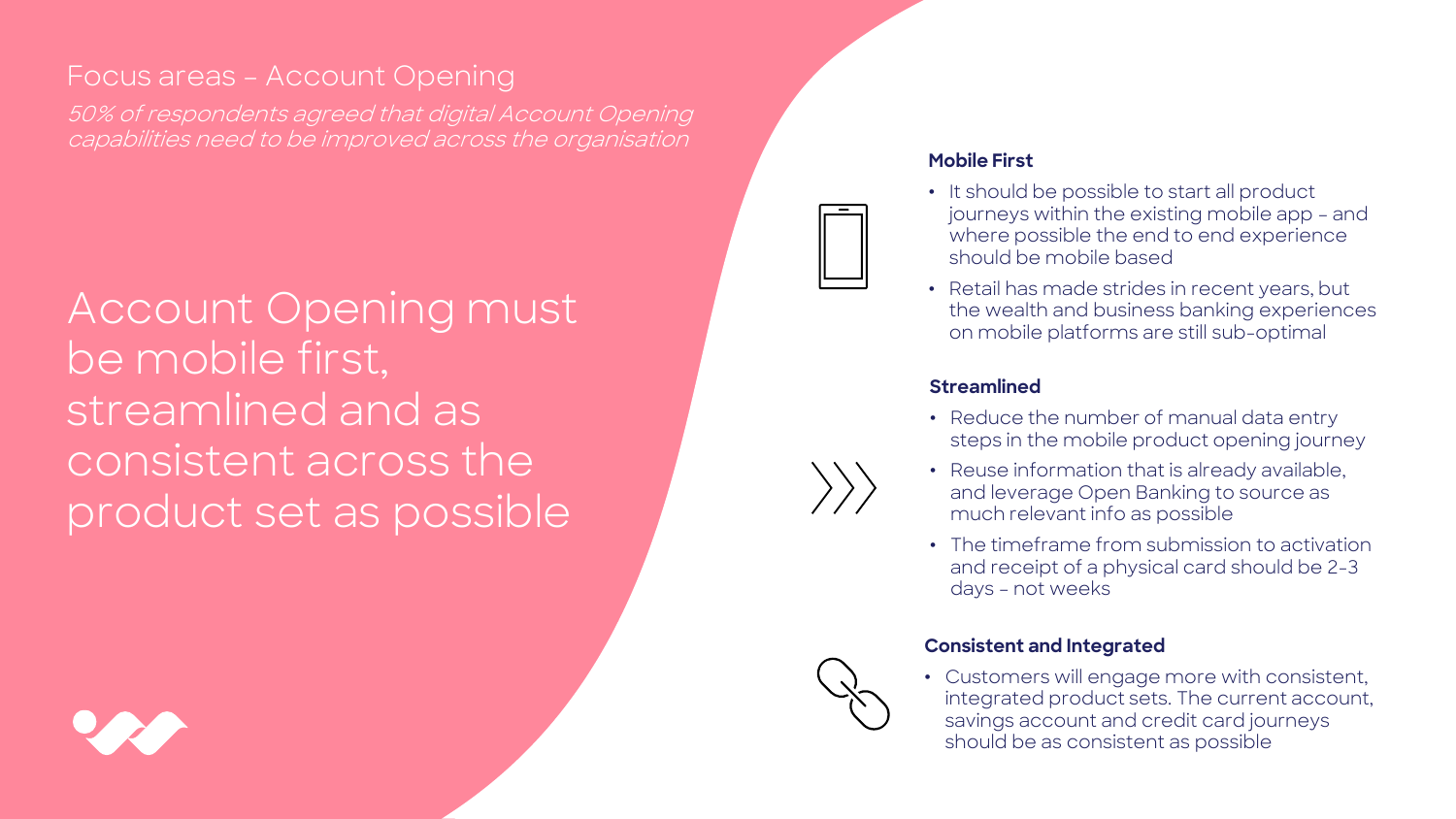## Challengers have built customer bases with complementary banking experiences

Financial Providers should focus on:



Seamless, digital, mobile based onboarding



Complementary functionality – such as Open Banking integrations and digital partnerships



Exceptional customer experience and functionality across all products – the fight shouldn't just be for Current Accounts





Woodhurst supported the introduction of innovative features – powered by Open Banking – into the UK mobile app for a global universal bank. These features are actively used by over a  $\mid$ million customers and the team's approach paved the way for future feature development  $\mid$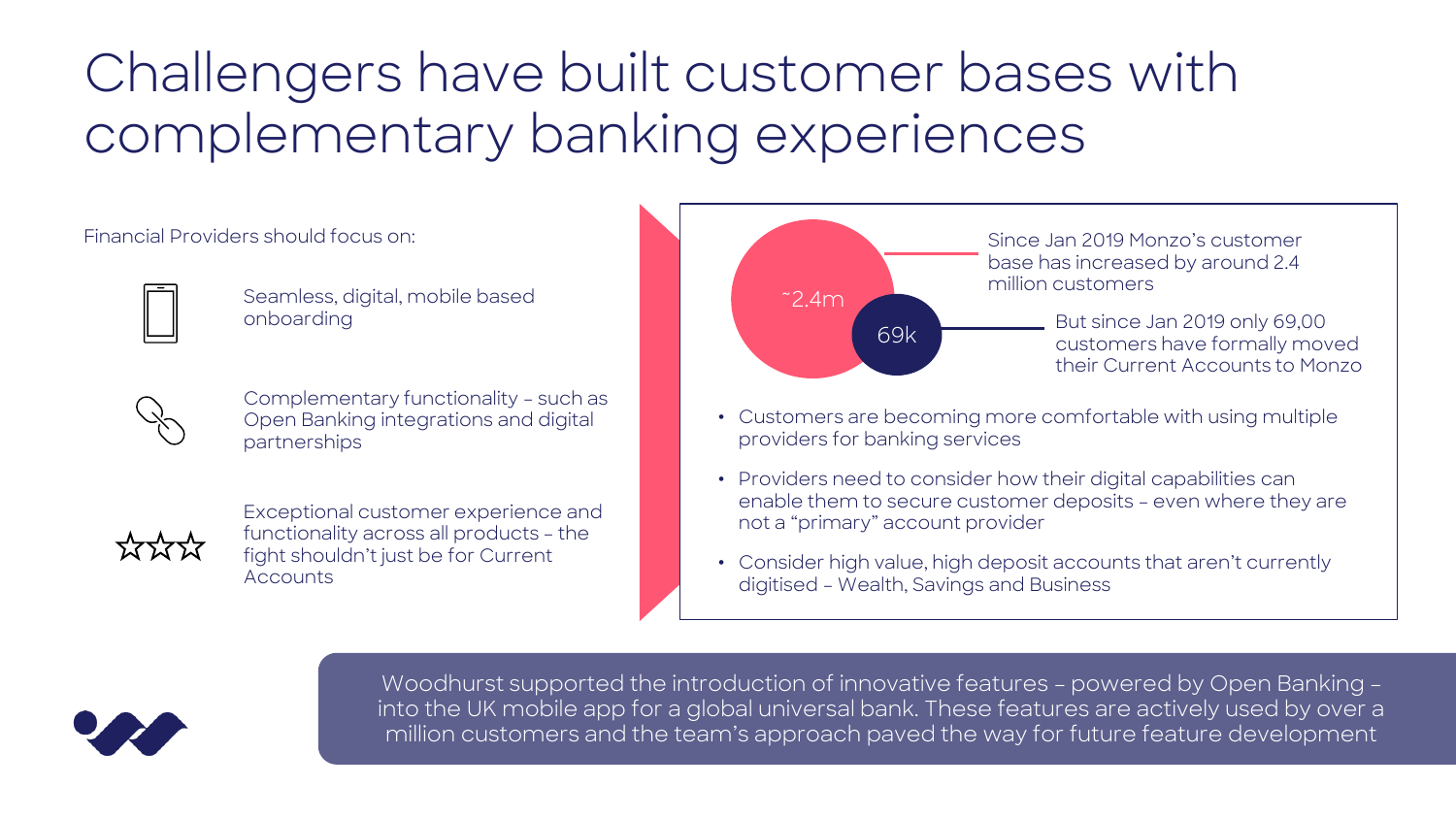### Focus areas - KYC

40% of respondents agreed that digital KYC capabilities need to be improved across the organisation

KYC needs to utilise digital identification inputs and intelligent analytics to improve the customer experience and reduce the cost to serve





#### **Digitise data inputs**

- All Identification Documentation must be received in a digital format, with key information extracted using readily available AI tools
- Digital data sets will lay the foundation for automation and intelligent analytics

#### **Right information, first time**

- Digital inputs allow for instant data validation to ensure the correct data is received first time round
- This information should be streamlined to ensure the customer only inputs what is absolutely needed, and not a byte more
- Additional data requests, where needed, should be rapid and via the customer's chosen channel

#### **Use all the data available**

- For new customers, Open Banking allows institutions to extract significant data about a customer during the onboarding process
- For existing customers the institution needs to be able to sync up data across functions and business lines to form a holistic picture of the customer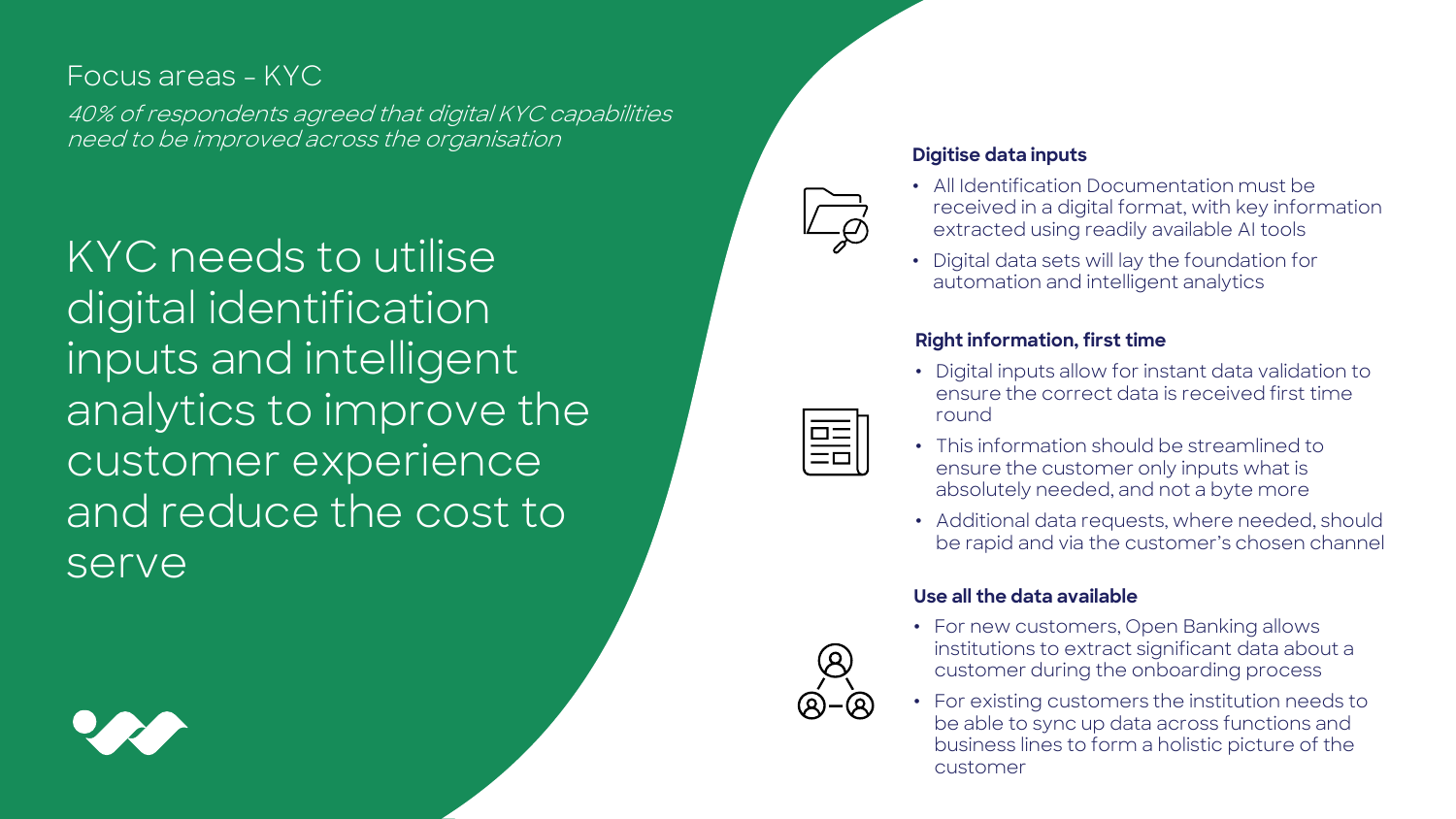### Focus areas – Credit Decisioning

37% of respondents agreed that digital Credit Decisioning capabilities need to be improved across the organisation

Credit decisions must use smarter data sources, be performed instantly, and enable the creation of flexible products – without increasing risk



 $\overline{\widehat{\mathcal{A}}}$ 

#### **Use smarter data sources**

- Open Banking provides a rich source of data to assess credit worthiness with a greater degree of accuracy
- Automate the lending decision end to end using intelligent tools based on established risk models

#### **Flexible, customised products**

- A wider data set allows the organisation to better mould products towards customer needs
- Consider flexible lending approaches across cards, loans and other credit products based on an agreed credit limit

#### **Predict and pre-empt**

- Preauthorise credit limits across the customer base, where possible, to allow funds to be exchanged immediately
- Use intelligent analytics to predict credit needs across the customer base and target the best product for those needs – particularly for retail and small business customers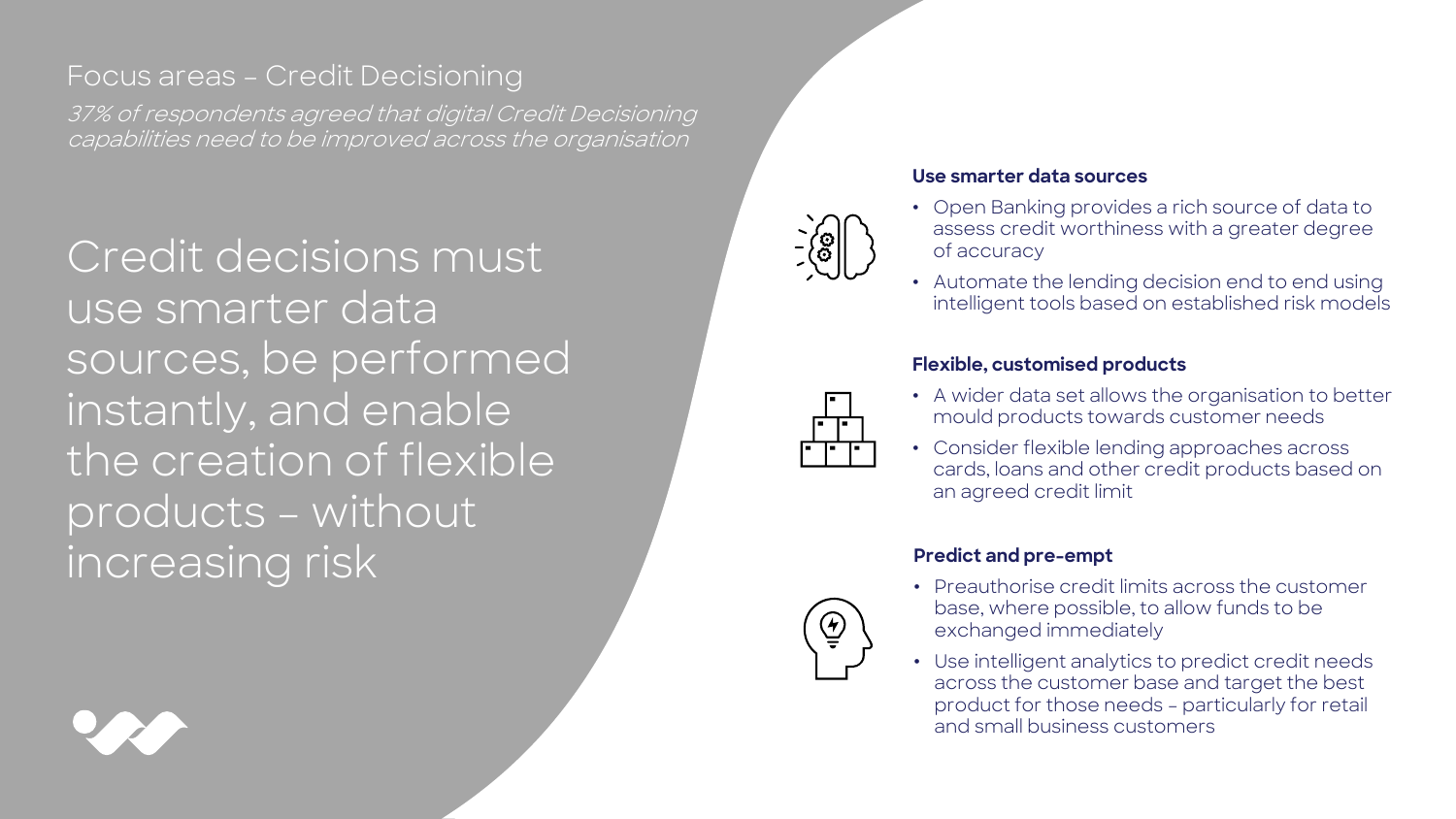### It's clear that digital solutions will form the backbone of Financial Services for many years to come

Many organisations have already responded positively with rapid digital changes that have given customers the support they need whilst reducing the load on operational teams.

The next step is for all firms to embed these positive changes so they become standard practices that can support future transformation initiatives.

From there, organisations can define their strategic digital objectives and begin shaping their people, processes, data and technologies to ensure that they are met.

In an environment that will be typified by uncertainty and economic difficulty, the Financial Services industry could be a shining light in the recovery by leading with digital solutions to complex, human challenges.